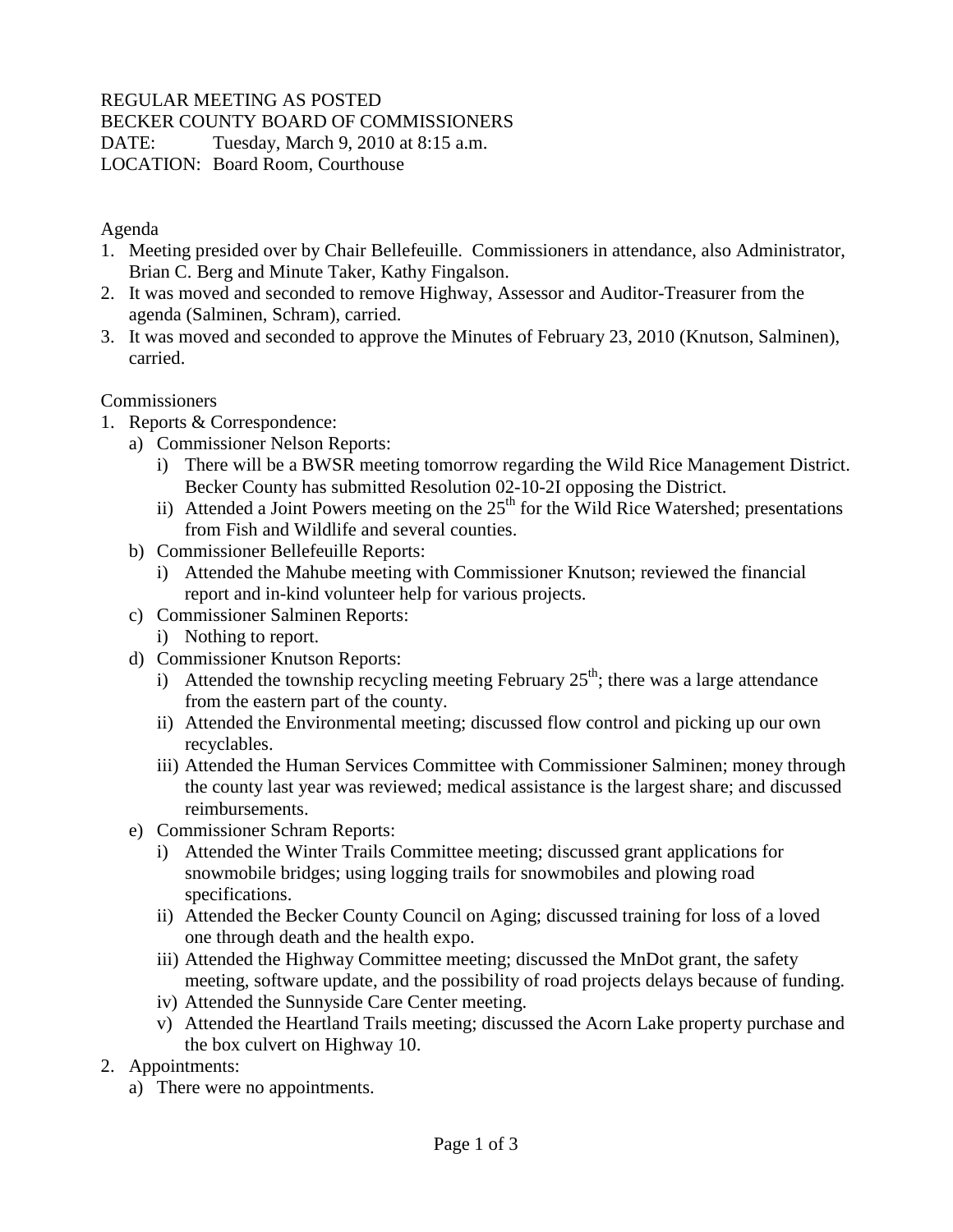## **Commissioners**

- 1. Open Forum:
	- a) Jeff Staley, Mark Fritz, Bob Bristlin, Cyndi Anderson, and Shelly Stowman presented information on the formation of the Detroit Mountain Recreation Area, Inc., a non-profit organization dedicated to accessible, affordable four season recreation and education for the area and community.
	- b) Tim Gordon presented information regarding the Detroit Mountain Recreation Area, Inc. organization and their efforts to be a true partner with the county for development.
	- c) Willis Mattison expressed his desire for the gathering of land exchange information before a public forum be held on the Detroit Mountain project.
	- d) It was agreed by consensus to bring the Detroit Mountain project to the Board Meeting on April 13<sup>th</sup> for discussion and to allow Brian Berg to continue research with the owner of the property.

Finance Committee Minutes, Brian Berg presented.

- 1. It was moved and seconded to approve the Claims with the addition of four over 90 days claims; Community Co-Op for \$6.48, Ecolab for \$69.47, Future Forests for \$26,391.15 and Community Co-Op for \$22,234.00 and the Auditor's Warrants for 2/23/10 in the amount of \$212,793.81 and 3/2/10 in the amount of \$36,057.27 (Salminen, Nelson), carried.
- 2. The Human Services claims were reviewed and it was recommended to approve as presented.
- 3. It was recommended by the Finance Committee to approve the Sheriff's request to accept the State and Federal grants available for purchasing replacement bullet proof vests, to continue the process of realigning management in the department, and to accept grants for Operation Nightcap and Heat. The Sheriff will present Resolution 03-10-1C at the next finance meeting.
- 4. It was moved and seconded to approve the Resolution 03-10-1E allocating to the City of Detroit Lakes Becker County's entire allocation of authority to issue recovery zone facility bonds in the amount of \$1,371,000 (Salminen, Nelson), carried.

Sheriff, Tim Gordon presented.

- 1 . It was moved and seconded to approve replacement of 11 Deputies ballistic vests through two separate pass through Federal and State Safety Grants with total reimbursement in the amount of \$9,091.99 (Salminen, Schram), carried.
- 2 . It was moved and seconded to approve Resolution 03-10-1B under Minnesota State Statute one Captain position shall be reverted back to the Lieutenant position with band and grade and responsibilities previously dictated by job description and the Sheriff shall appoint a Chief Deputy in accordance with and authorized by Minnesota Statute (Salminen, Schram), carried.
- 3 . It was moved and seconded to approve Resolution 03-10-1D authorizing the Sheriff or his designee to execute and sign the Operation Nightcap and Heat Grants and amendments (Schram, Salminen), carried.
- 4 . The request to reclassify a position, Resolution 03-10-1C will be presented at a future Board meeting.

County Attorney, Mike Fritz presented.

1 . It was moved and seconded to approve Resolution 03-10-1A closing the meeting pursuant the attorney-client privilege Minnesota Statute to review the status of a potential cases (Salminen, Knutson), carried.